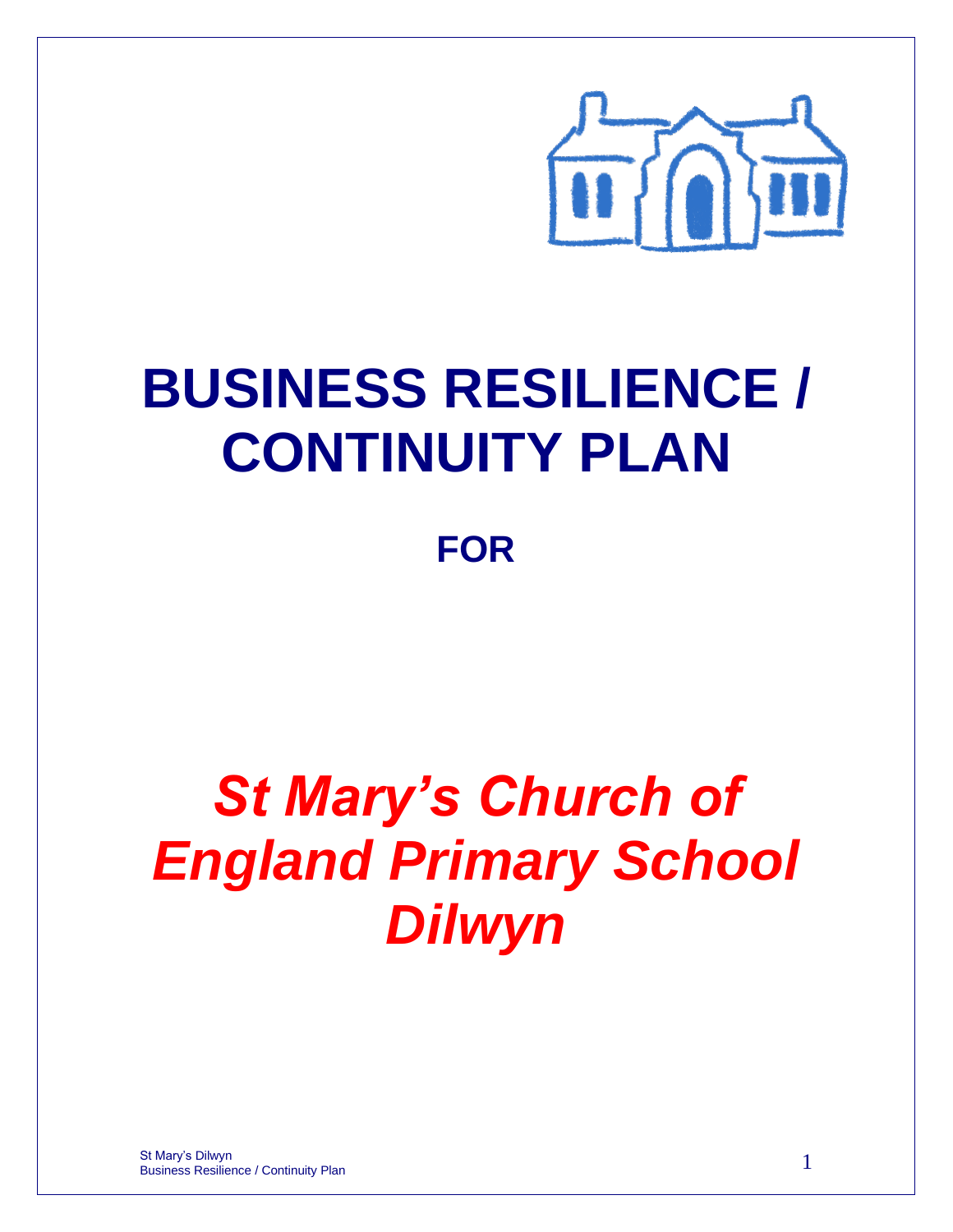## **INTRODUCTION**

The following pages set out St Mary's C of E Primary School's Business Resilience/Continuity Plan.

The plan provides generic guides to actions that should be considered by the Principal, his/her nominated deputy, and the school in case of any disruption or interruption to school activities.

**The accompanying guidance is an integral part of the Continuity Plan and will be referred to and used in an emergency when developing a strategy plan.**

| Date of issue:<br>January 2022                                                                                                                                                                                                                                                                                                               | Date of next review:<br><b>March 2025</b> |
|----------------------------------------------------------------------------------------------------------------------------------------------------------------------------------------------------------------------------------------------------------------------------------------------------------------------------------------------|-------------------------------------------|
| Copies of this Plan are kept at:<br>• Hard copy is available in the School Office/ Principal's Office.<br>• Electronically on the school hard drive and on the website.<br>• An electronic copy will be placed in the School Emergency<br>Portable Fire safe. (Grab Bag in an emergency)<br>• Off site on the Chair of Governors hard drive. |                                           |
| Person/s responsible for reviewing plan:<br>Peter Kyles (Principal) Rev Matthew Burns (Chair of Governors)                                                                                                                                                                                                                                   |                                           |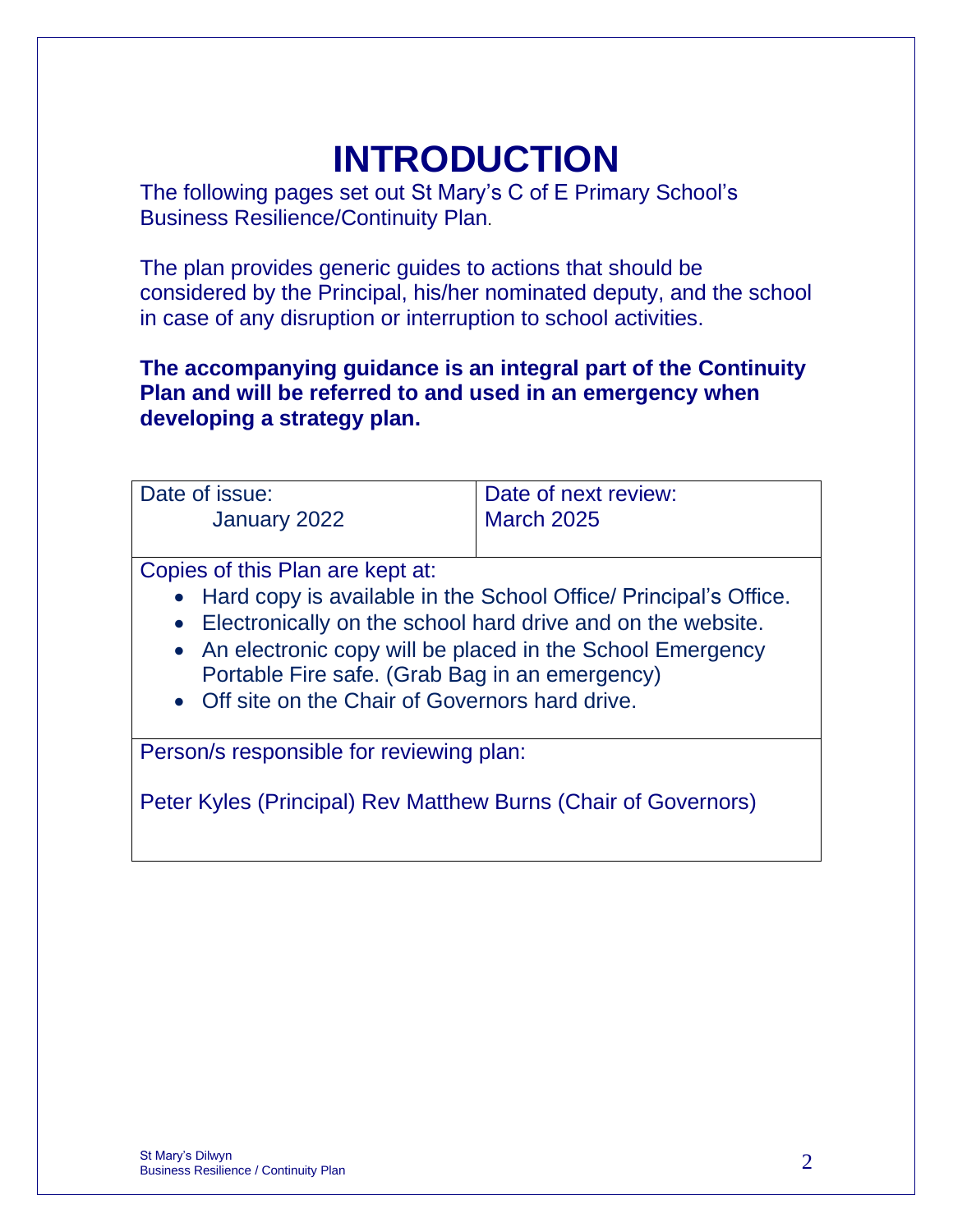

The following is a list of the main critical functions (assets, resources and activities) that support the delivery of education and other school-based services:

| <b>Critical Function</b>      | <b>Description</b>                                                    |
|-------------------------------|-----------------------------------------------------------------------|
| <b>Examinations</b>           | Providing staff and facilities to enable pupils to sit examinations ( |
|                               | KS1, KS2 SAT's and Phonics assessments)                               |
| <b>Teaching staff</b>         | The provision of a suitable number of qualified teaching staff to     |
|                               | deliver National Curriculum (Foundation to Key Stage 2)               |
| Support staff                 | The provision of suitably qualified and experienced support staff     |
|                               | (TAs & Office Staff) to assist in the education of pupils and the     |
|                               | running of school.                                                    |
| Safe and secure premises      | The provision of suitable, safe and secure accommodation to enable    |
|                               | the delivery of education and to meet duty of care requirements as    |
|                               | per 'in loco parentis', health & safety legislation etc               |
| Catering facilities and staff | The catering facilities to enable the preparation of school meals     |
|                               | including free school meals are carried out offsite.                  |
|                               | The provision of suitably trained catering staff (Food Handling) to   |
|                               | prepare school meals to national standards                            |
| Utilities-gas                 | The supply of gas to enable the heating of premises (regularly        |
|                               | checked).                                                             |
| Utilities-water               | The supply of water for drinking and general usage including          |
|                               | flushing of toilets, preparation of meals, washing etc                |
| Utilities-electric            | The supply of electricity to enable ICT systems to run, lighting of   |
|                               | premises, etc                                                         |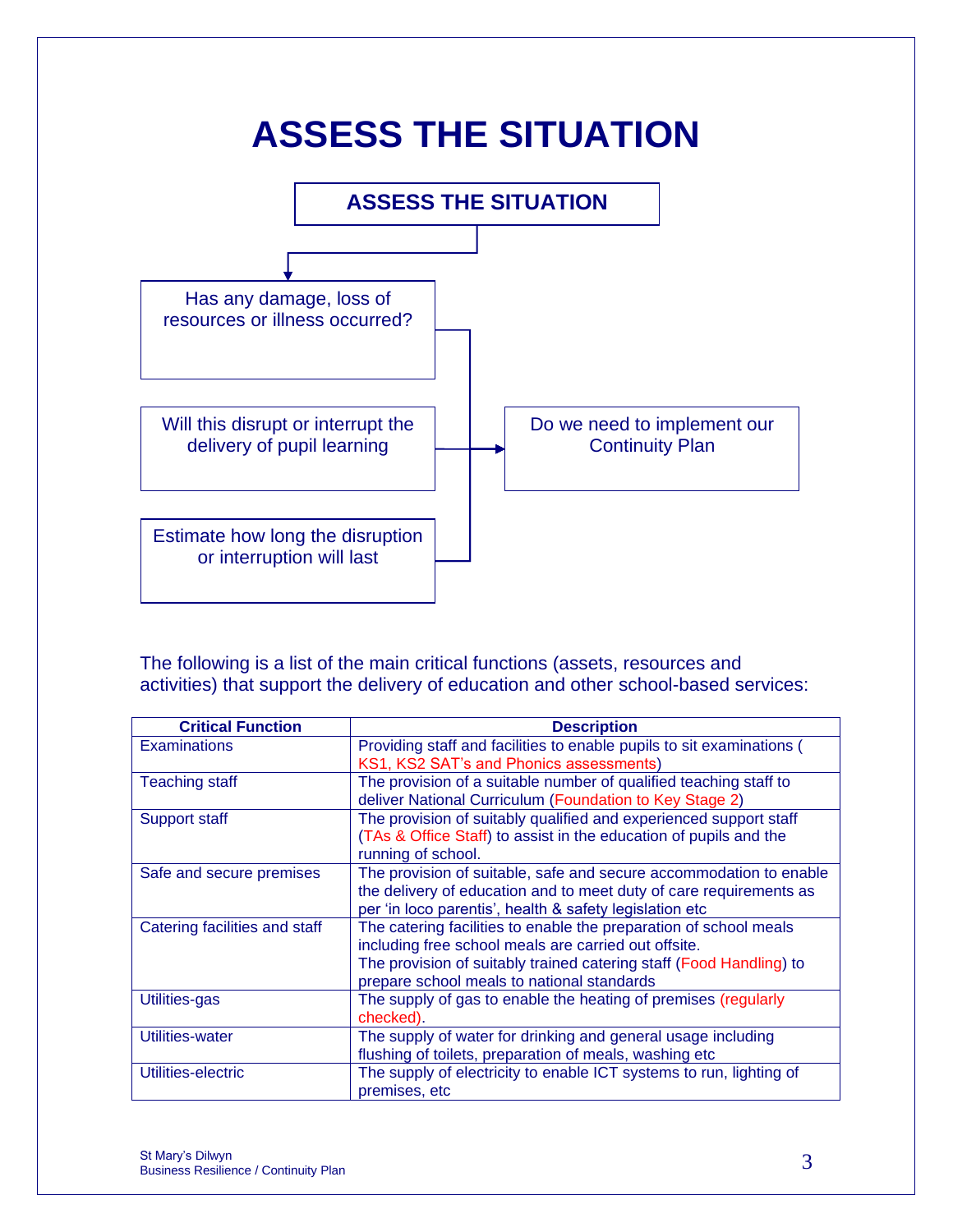| Provision of ICT education           | The provision of ICT to be an integral part of the delivery of pupil<br>learning.                                                               |
|--------------------------------------|-------------------------------------------------------------------------------------------------------------------------------------------------|
| Provision of ICT<br>administrative   | The provision of ICT to enable the establishment to run effectively                                                                             |
| Keeping of suitable records          | The keeping of suitable records in relation to staff/pupils and general<br>administrative functions within an establishment. Kept in the cloud. |
| Keeping of suitable<br>coursework    | The creation and safe keeping of electronic documentation                                                                                       |
| Provision of cleaning<br>contractors | The provision of suitable numbers of cleaners to carry out general<br>cleaning such as toilets, waste collection and removal                    |

The 'Maximum Tolerable Period of Disruption' has been formulated by the Principal & Chair of Governors and is determined by when an impact is deemed to be 'significant' or 'very significant'. The following summarises the MTPD acceptable for each critical function:

| <b>CRITICAL FUNCTION</b> | <b>Time</b> | <b>NOTES</b>                                         |
|--------------------------|-------------|------------------------------------------------------|
| <b>Examinations</b>      | Immediate   | Current small numbers allow relocation of SATS       |
|                          |             | phonics testing so that there would not be a         |
|                          |             | significant impact. Use of Village Hall in           |
|                          |             | emergencies.                                         |
| <b>Teaching Staff</b>    | 1 week      | Loss of staff for more than 2 days would have a      |
|                          |             | significant impact. (Principal's & JC involvement in |
|                          |             | teaching / supply cover)                             |
|                          | 2 weeks     | 1 week would have a significant impact               |
| <b>Support Staff</b>     |             | Parent cover may be required.                        |
|                          |             | Damage to premises and utilities or denial of        |
| <b>Premises</b>          | 1 week      | access to premises will have a significant impact if |
|                          |             | lasting for more than 1 week                         |
|                          |             | Loss of normal catering (J C Catering Services)      |
| Catering                 | 1 week      | arrangements would mean the delivery of              |
|                          |             | alternative meals (Weobley High School).             |
|                          |             | Loss of utilities, depending on circumstances may    |
|                          |             | result in immediate school closure, depending on     |
| <b>Utilities</b>         | 1 week      | circumstances and seasonal factors (e.g summer       |
|                          |             | or winter). Such closure will have a significant     |
|                          |             | impact after 1 week similar to loss of use/denial of |
|                          |             | access to premises. Very low risk.                   |
| <b>ICT Education and</b> | 2 weeks     | Administration is stored in the cloud and            |
| Administrative           |             | electronically (Scholar-Pack). This therefore can    |
|                          |             | be easily restored. Pupils can be set tasks at       |
|                          |             | home on the 'St Marys Team Site'. All other          |
|                          |             | admin is on Microsoft Cloud.                         |
| Records, Information and | 2 weeks     | Information can be restored from the cloud and       |
| <b>Assessments</b>       |             | MIS cloud. Also assessments from Scholar-Pack.       |
|                          |             | Cleaning would be carried out by the cleaner and     |
| Cleaning                 | 1 week      | site manager.                                        |
| <b>Minibus Transport</b> | 1 day       | Spare Minibus if breakdown or accident. Relief       |
|                          |             | drivers Peter Kyles/Mike Edge if illness/absence.    |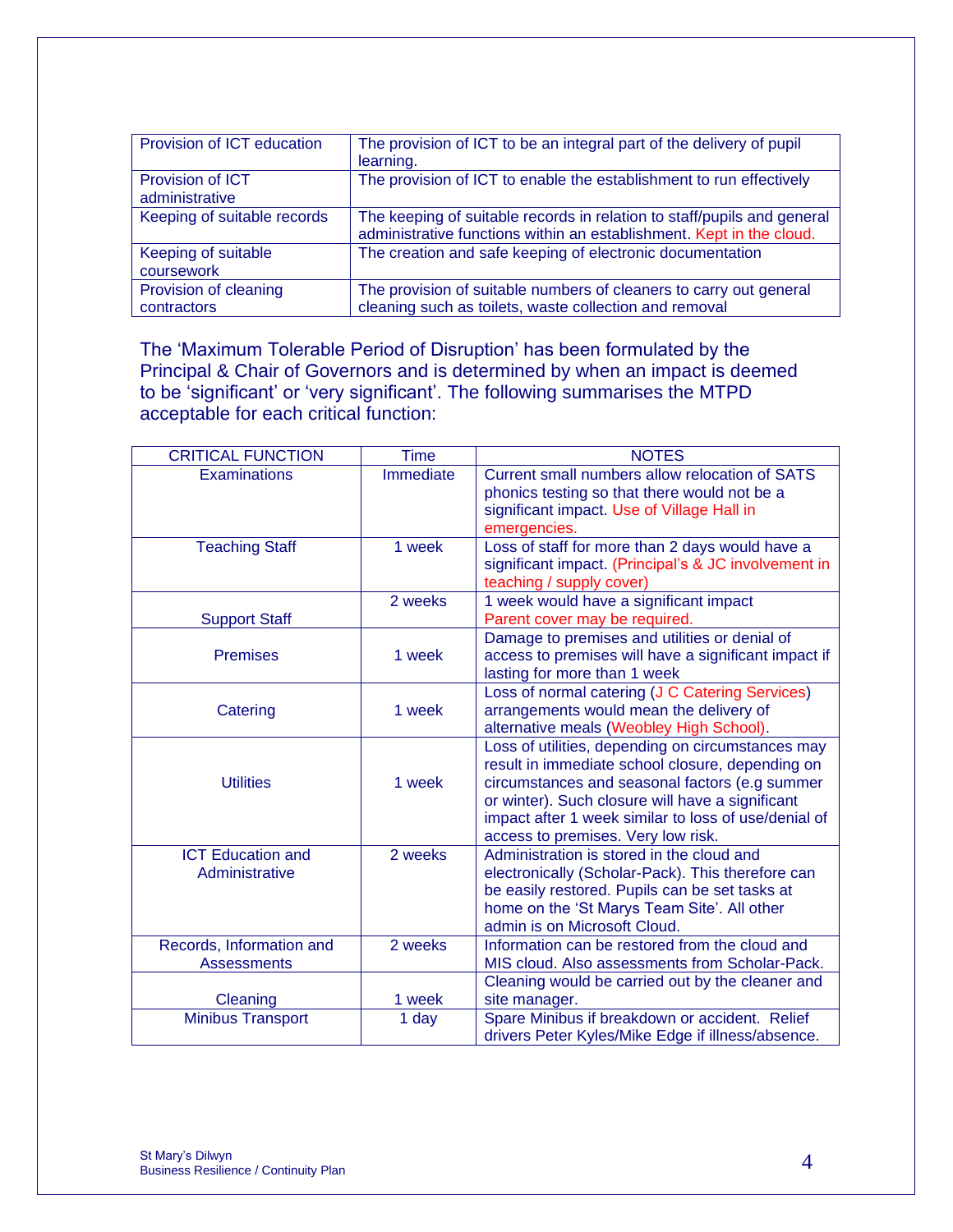Below is a summary of the typical impacts that a loss or disruption may have:

| <b>Impact Area</b>          | <b>Example Descriptor</b>                                                                                                                                                                                               |
|-----------------------------|-------------------------------------------------------------------------------------------------------------------------------------------------------------------------------------------------------------------------|
| <b>Education</b>            | Impacts on education, the loss of a large number of days of<br>teaching, disruption to education, loss of classwork etc. Moderate                                                                                       |
| Child welfare/well-being    | Impacts on a child may include psychological impacts (eg loss of<br>books and classwork. Wellbeing issues. Minor                                                                                                        |
| Parents/Guardians           | Impacts on parents/guardians may include loss of earnings (taking<br>time off work), disruption to work, perception of establishment,<br><b>Moderate</b>                                                                |
| <b>Statutory Compliance</b> | Statutory compliance may include duty of care, in loco parentis, H&S<br>legislation, duty to provide 190 days education, OFSTED, duty to<br>provide free school meals etc.<br><b>Significant asdisruption continues</b> |
| <b>Extended Services</b>    | Extended services including, After School Sports, Music, Swimming,<br>hiring, of the hall etc.<br><b>Minor</b>                                                                                                          |
| <b>Staff</b>                | Impacts on staff can be financial, physical (injury), psychological<br>Minor funding covered in contingency fund.                                                                                                       |

#### Below are some guidelines as to the impact levels

| Category                | <b>Descriptor</b>                                                                                                                                                                                                                                                                             |
|-------------------------|-----------------------------------------------------------------------------------------------------------------------------------------------------------------------------------------------------------------------------------------------------------------------------------------------|
| <b>Insignificant</b>    | There is not thought to be any detrimental impacts that would<br>warrant the implementation of a Continuity Plan.                                                                                                                                                                             |
| <b>Minor</b>            | There is thought to be some detrimental impact on the provision of<br>service but not significant enough to warrant the implementation of<br><b>CP</b>                                                                                                                                        |
| <b>Moderate</b>         | There is thought to be some impact on some areas. This may<br>require the implementation of CP if the impact is considered to affect<br>critical areas such as education or child well-being                                                                                                  |
| <b>Significant</b>      | A significant impact in a number of areas that warrants the<br>implementation of the CP                                                                                                                                                                                                       |
| <b>Very Significant</b> | The impact is severe with major detrimental impact on education,<br>stakeholders and extended services. There are also major<br>compliance issues and damage to the reputation of establishment.<br>DFE (Free Schools) informed and immediate implementation of The<br><b>Continuity Plan</b> |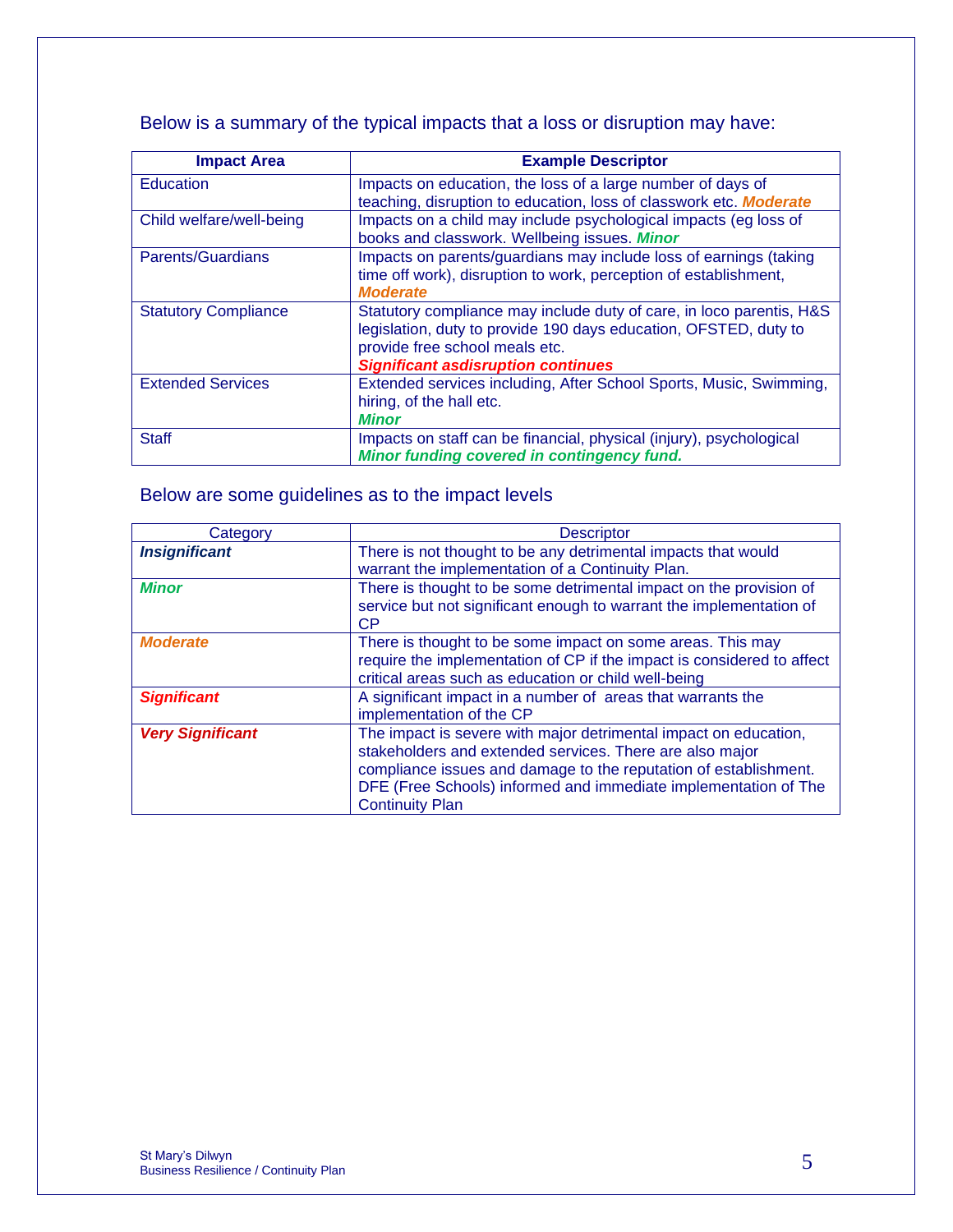### **PHASE II: IMPLEMENT CONTINUITY RESILIENCE PLAN**

Detail here who will be responsible for implementing the Business Continuity/Resilience Plan

![](_page_5_Figure_2.jpeg)

timetable for recovery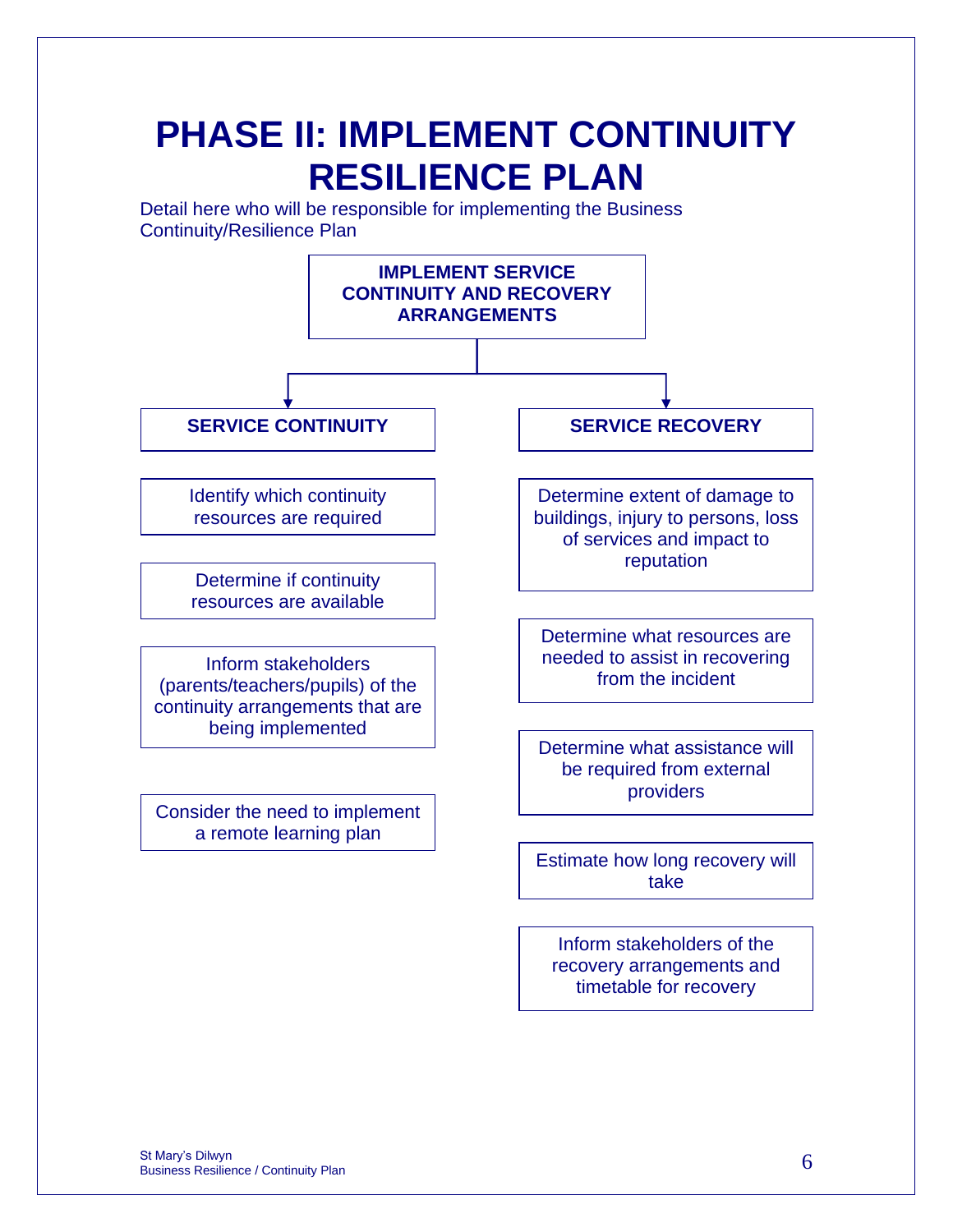### **SERVICE CONTINUITY ARRANGEMENTS**

| <b>ITEM</b>     | <b>RESOURCE</b>                                                               | <b>CONTINGENCY REQUIREMENT</b>                                                                                                                                                                                          |  |
|-----------------|-------------------------------------------------------------------------------|-------------------------------------------------------------------------------------------------------------------------------------------------------------------------------------------------------------------------|--|
|                 | Senior manager (e.g.<br>Principal)                                            | The person nominated as Responsible Person will take the helm (Chair of Governors). Teaching<br>commitment will be covered by voluntary teacher in the short term until the risk/impact to learning<br>can be assessed. |  |
|                 | <b>Teaching staff</b>                                                         | Sickness or other absences will be covered by the principal in the short term. Volunteer staff are<br>available (JC). In KS2 classes can be amalgamated with principal & TA assistance in the short<br>term.            |  |
|                 | <b>Teaching assistants</b>                                                    | Currently we have 4 teaching assistants (FT 3.2). There is flexibility in the system. A ROTA would<br>be drawn up to enable the continuity of teaching.                                                                 |  |
|                 | <b>SEN support staff</b>                                                      | TA's target individual need giving literacy & numeracy support. This would be covered by the TA's<br>according to pupil needs                                                                                           |  |
|                 | Administrative support staff                                                  | Currently covered by two part time office staff. Cover would be given by each other short term.                                                                                                                         |  |
|                 | <b>Technical support staff</b>                                                | Gary Watts' Company is contracted to provide ICT support this would be paramount in an<br>emergency                                                                                                                     |  |
| <b>Staffing</b> | Site care                                                                     | Cover by Principal and site manager                                                                                                                                                                                     |  |
| <b>Loss</b>     | Catering and/or cleaning                                                      | Catering is off site. In the event of problems, we would source elsewhere. Weobley High School, as<br>we are a feeder, would provide support.                                                                           |  |
|                 | <b>Invigilators for SATs</b>                                                  | Principal for SATs and SK/JP/KH for phonics. Not considered significant.                                                                                                                                                |  |
|                 | Other staff                                                                   | At present N/A                                                                                                                                                                                                          |  |
|                 | Damage/denial of use of<br>general classroom and/or<br>associated contents    | Classes would be amalgamated. A Temporary mobile classroom could be erected on the school<br>playing field. Financial implication.                                                                                      |  |
|                 | Damage/denial of use of<br>specialist classroom and/or<br>associated contents | Classes would be amalgamated. A Temporary mobile classroom could be erected on the school<br>playing field. Financial implication.                                                                                      |  |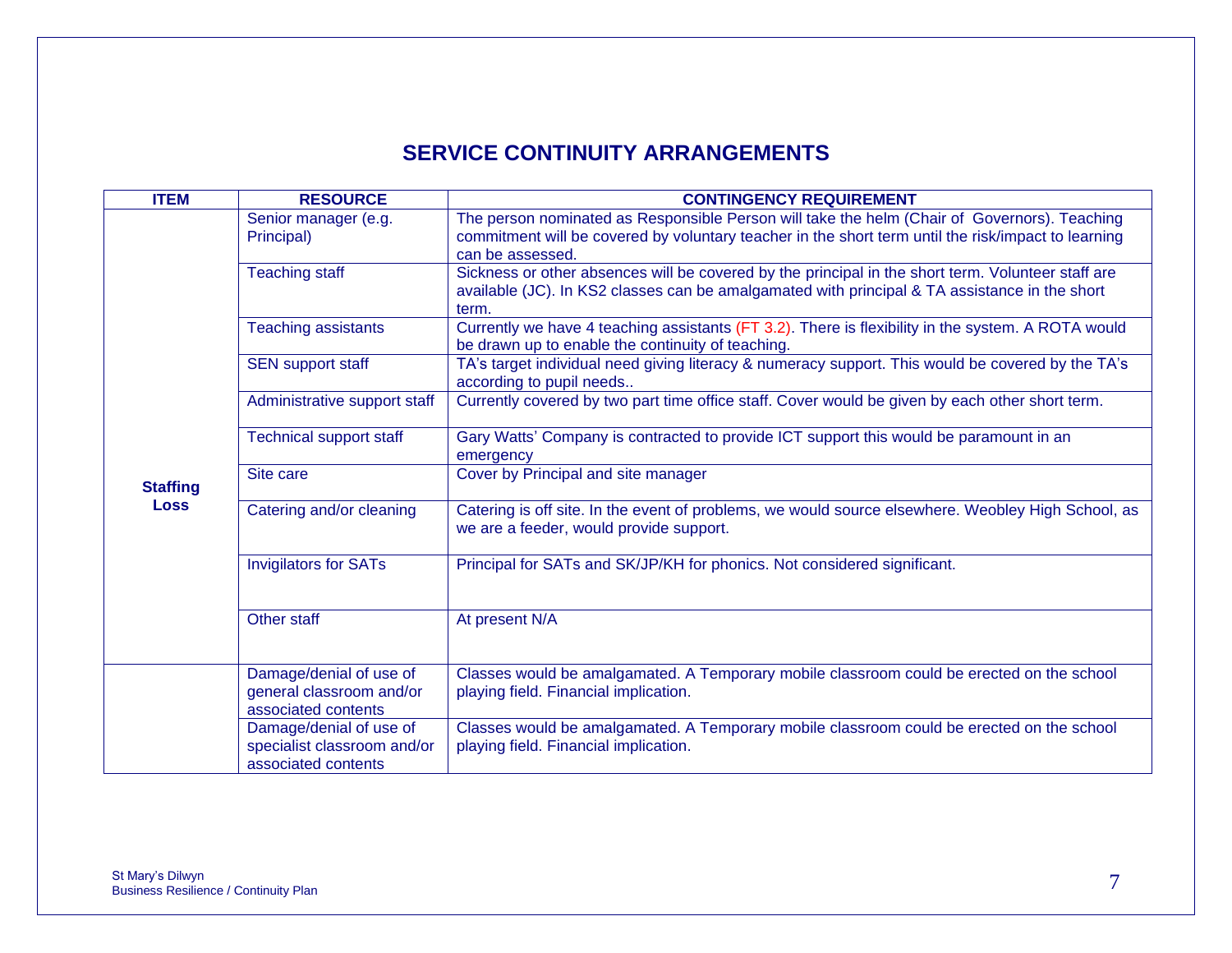|                   | Damage/denial of use of                        | Temporary premises would be erected on the school playing field. Possible relocation to the                                                        |
|-------------------|------------------------------------------------|----------------------------------------------------------------------------------------------------------------------------------------------------|
|                   | administrative areas and/or                    | adjacent village hall committee room. All DATA can be retrieved. All Data as in the cloud can be                                                   |
|                   | associated contents                            | accessed by Principal off site.                                                                                                                    |
| <b>Premises</b>   | Damage/denial of use of                        | Possible relocation to the adjacent village hall committee room.                                                                                   |
|                   | some commons parts (e.g.                       |                                                                                                                                                    |
|                   | hall for examinations)                         |                                                                                                                                                    |
|                   | Loss of utilities (gas,                        | Short term closure for water and electricity. Loss of gas supply: the response would be dependent                                                  |
|                   | electric, water)                               | on the time of year / weather conditions. Possibility of hiring heaters from Arrow Plant Hire,                                                     |
|                   |                                                | Leominster. Financial implication.                                                                                                                 |
|                   | Damage/denial of use of<br>catering facilities | Catering is off site. In the event of problems, we would source elsewhere: Weobley High School                                                     |
| <b>Catering</b>   | No catering staff                              | Not significant as Mel & Mike will cover for each other. TA Karen Hoare also holds the necessary<br>food handling Level 2 certificate if required. |
|                   | Loss of telephone system                       | In emergencies Mobiles would be used. Mobiles are taken by all members of staff when on out of                                                     |
|                   |                                                | school activities to reduce potential risks. (BT Yealink)                                                                                          |
|                   | Loss of LT servers/software                    | Server is in the cloud. Insurance/contingency funds used to replace.                                                                               |
|                   |                                                |                                                                                                                                                    |
| <b>ICT</b>        |                                                |                                                                                                                                                    |
|                   | Loss of I.T hardware                           | In the event of theft our insurance would cover the loss. In the short term old fashioned didactic                                                 |
|                   |                                                | teaching pedagogy would meet the shortfall.                                                                                                        |
|                   | No cleaning staff available                    | If Mel was unavailable Mike Edge would cover the cleaning. Parent is also available.                                                               |
| <b>Cleaning</b>   |                                                |                                                                                                                                                    |
|                   |                                                |                                                                                                                                                    |
|                   | Loss or damage to                              | Information stored electronically is backed up on the cloud. Formative and summative assessments                                                   |
| <b>Records</b>    | administrative records                         | are available on Scholarpack. Records can be accessed by the principal.                                                                            |
|                   | Loss or damage to                              | Book work would be lost in a fire, however electronically stored work would be available from the                                                  |
| <b>Coursework</b> | coursework                                     | cloud. Scholarpack assessments                                                                                                                     |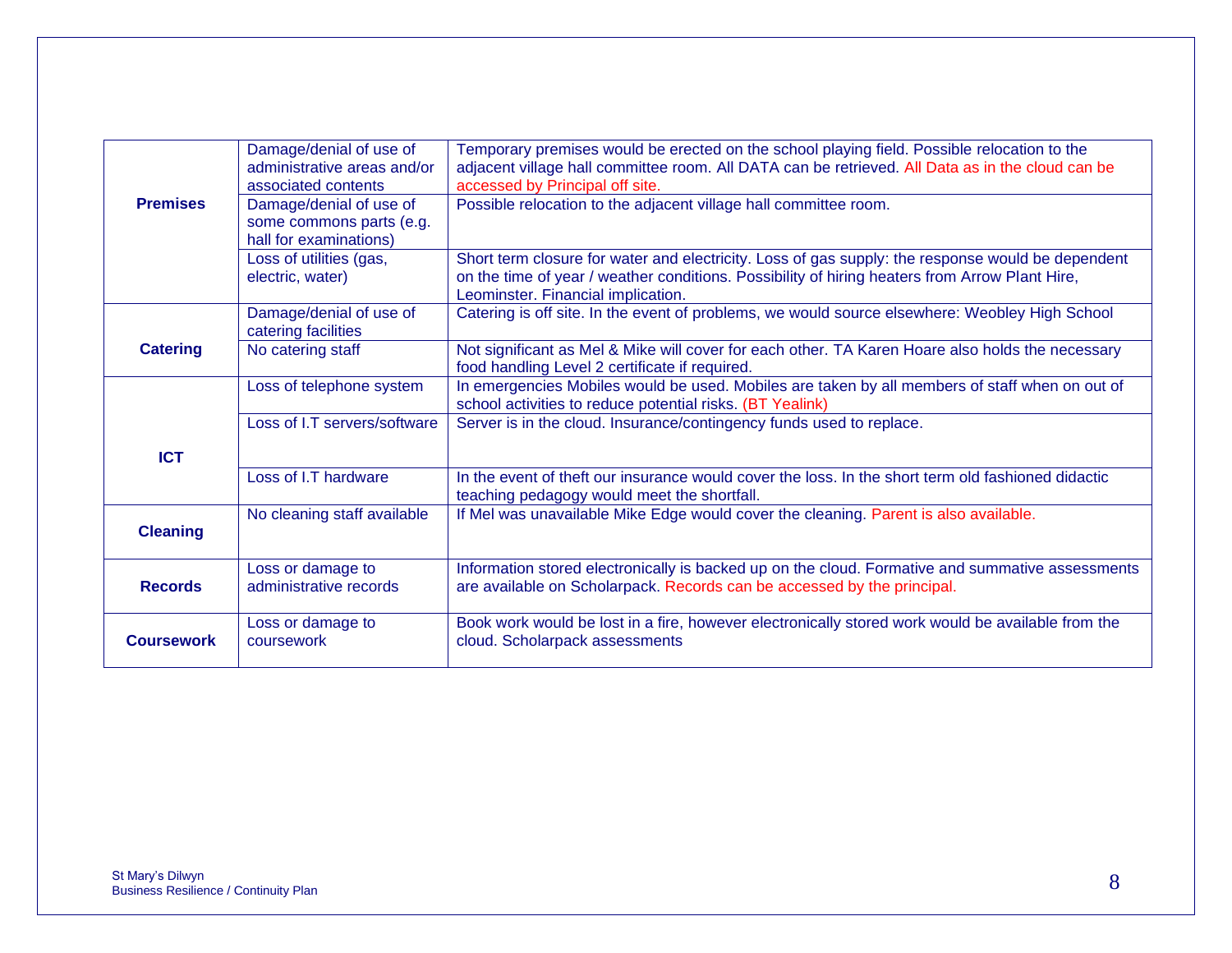### **CONTACT LIST**

| <b>CONTACT</b>                     | <b>NAME</b>                             | <b>TELEPHONE NUMBER/S</b> |
|------------------------------------|-----------------------------------------|---------------------------|
|                                    | Peter Kyles (Principal)                 | 01544 318526              |
| <b>Asset Management</b>            |                                         |                           |
|                                    | <b>Weobley Pie Company</b>              | 01544 327286              |
| Catering                           |                                         |                           |
|                                    | <b>Miss Mel Nicholas</b>                | 07392308658               |
| Cleaning                           |                                         |                           |
|                                    | <b>7Y Countrywide</b>                   | 07977141796               |
| <b>ICT Support</b>                 | <b>Gary Watts</b>                       |                           |
|                                    | <b>Westcom Communications Hereford</b>  | 01432 274210              |
| <b>Telephone System</b>            |                                         |                           |
|                                    | <b>Herefordshire Council</b>            | 01432 260000              |
| <b>Building Technical Services</b> |                                         |                           |
|                                    | <b>Graham Dyer</b>                      | 01544 318581              |
| <b>Local Builder</b>               |                                         |                           |
|                                    | <b>CF Roberts Ltd</b>                   | 01432 273579              |
| <b>Electrical contractor</b>       | Hereford                                |                           |
|                                    | <b>West Mercia Utilities</b>            | 01743 237367              |
| <b>Calor Gas:</b>                  |                                         |                           |
|                                    |                                         | 01432 341234              |
| Gas /boiler repairs                | <b>EPIC Global Group Ltd</b>            |                           |
|                                    | Peter Kyles (Principal)                 | <b>PK</b><br>01544 318526 |
|                                    |                                         | Mob 07940395006           |
| <b>Business Continuity Manager</b> | <b>Rev Matthew Burns (Chair of Gov)</b> | <b>MB</b>                 |
|                                    | <b>Welsh Water</b>                      | 08000520140               |
| Water:                             |                                         |                           |
|                                    | <b>Mike Edge</b>                        | 07534872637               |
| Site care and facilities           |                                         |                           |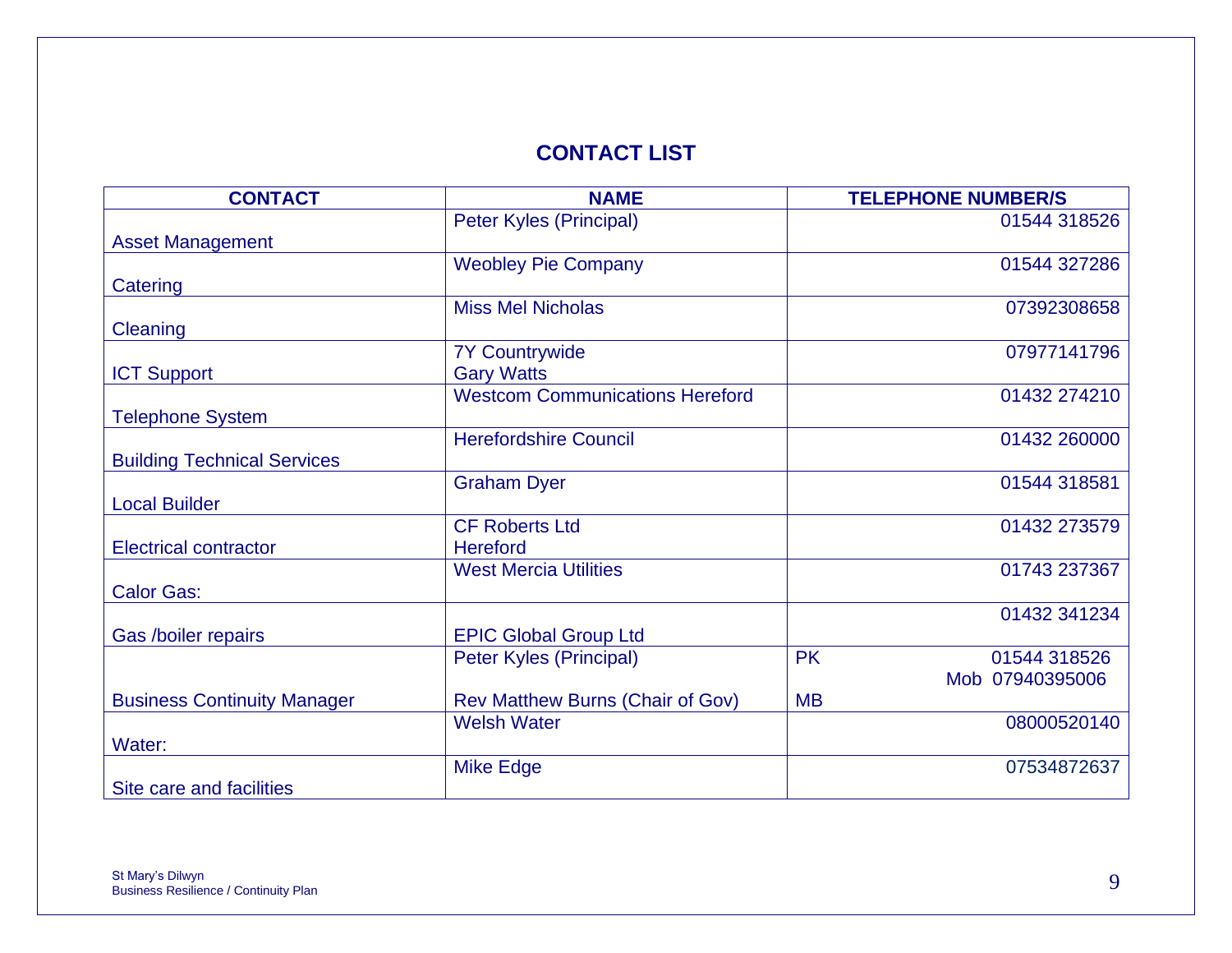### **PHASE III: REMOTE LEARNING PLAN**

![](_page_9_Figure_1.jpeg)

**In the 2021 lockdowns remote learning occurred and class ZOOM tutorials daily. The Infants had work sheet to supplements that were delivered**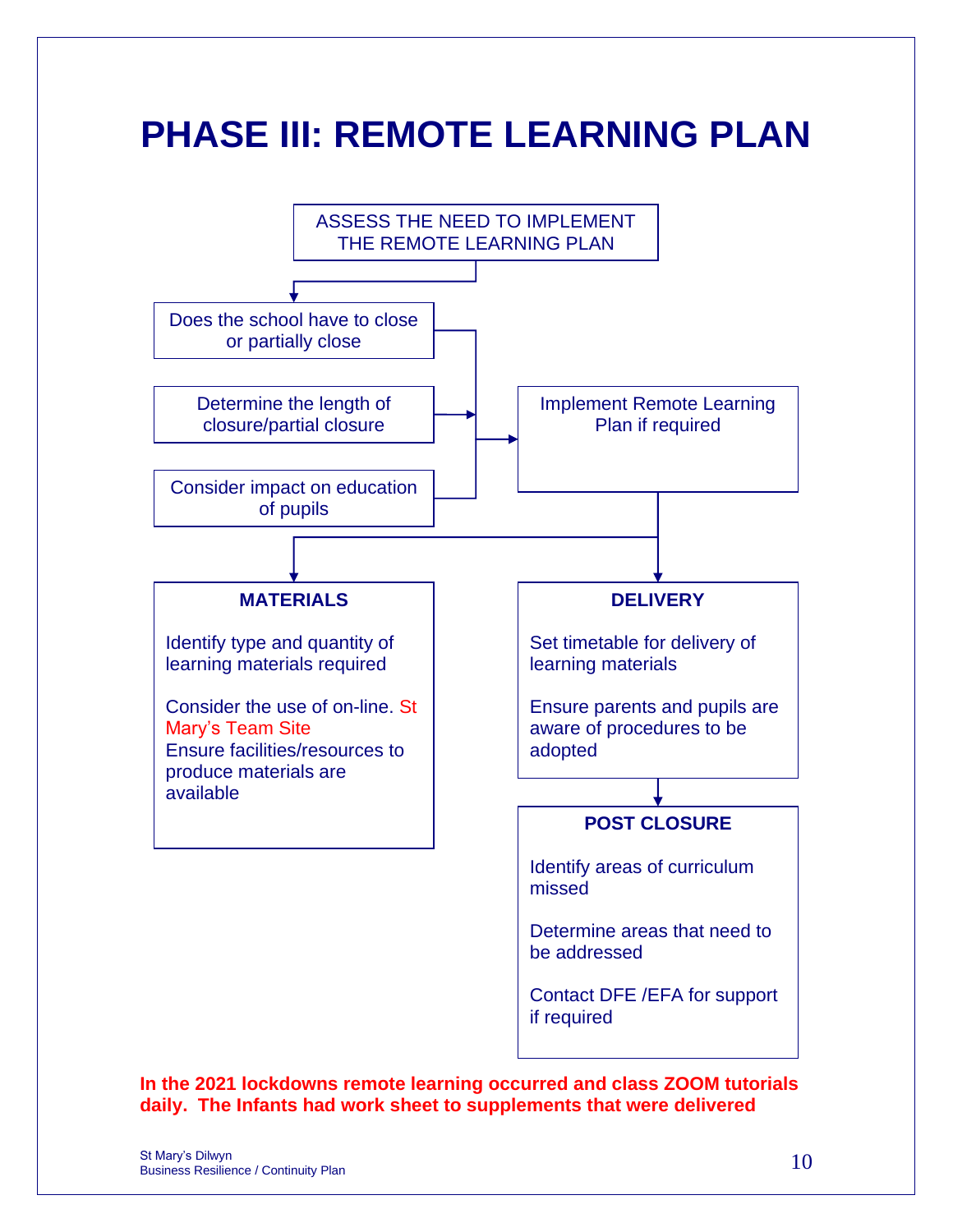### **REMOTE CONTINUITY LEARNING PLAN**

| DETAILS OF REMOTE LEARNING<br>STRATEGY TO BE ADOPTED |                                                                                                                                                                                                                                                          |
|------------------------------------------------------|----------------------------------------------------------------------------------------------------------------------------------------------------------------------------------------------------------------------------------------------------------|
|                                                      | Determine how many pupils have access to I.T facilities and the internet/e-mail at<br>home. School has a limited supply of laptops.                                                                                                                      |
| <b>ELECTRONIC LEARNING ONLY</b>                      | Ensure electronic learning platforms are secure and protected from viruses. School<br><b>Team Site. Gary Watts</b>                                                                                                                                       |
|                                                      | Core materials will be developed daily                                                                                                                                                                                                                   |
| <b>MATERIAL PREPARATION</b>                          | 1 weeks' worth of remote learning materials will be produced in advance, but pupils will<br>receive daily work                                                                                                                                           |
|                                                      | Lead Teachers responsible for developing learning materials during any period of<br>closure. Detail below the method of delivery and collection of remote learning materials<br>(hard copy or electronic)                                                |
| DELIVERY AND COLLECTION<br><b>METHODS</b>            | KS2 Lead teachers will e-mail pupils tasks and set completion dates in the short term.<br>In the longer term (more than 2 weeks)                                                                                                                         |
|                                                      | Some work will be set from Espresso and other interactive websites.                                                                                                                                                                                      |
| <b>REMOTE SUPPORT AND MARKING</b>                    | Remote learning support, marking and feedback will be given via ZOOM/ emails                                                                                                                                                                             |
| <b>ALTERNATIVE SITE</b>                              | Electronic preparation could be prepared by staff at home. Alternative site could be the<br>School Mobile or the Village Hall. If these sites are not available, then support would be<br>provided by Weobley High School into which our pupils are fed. |